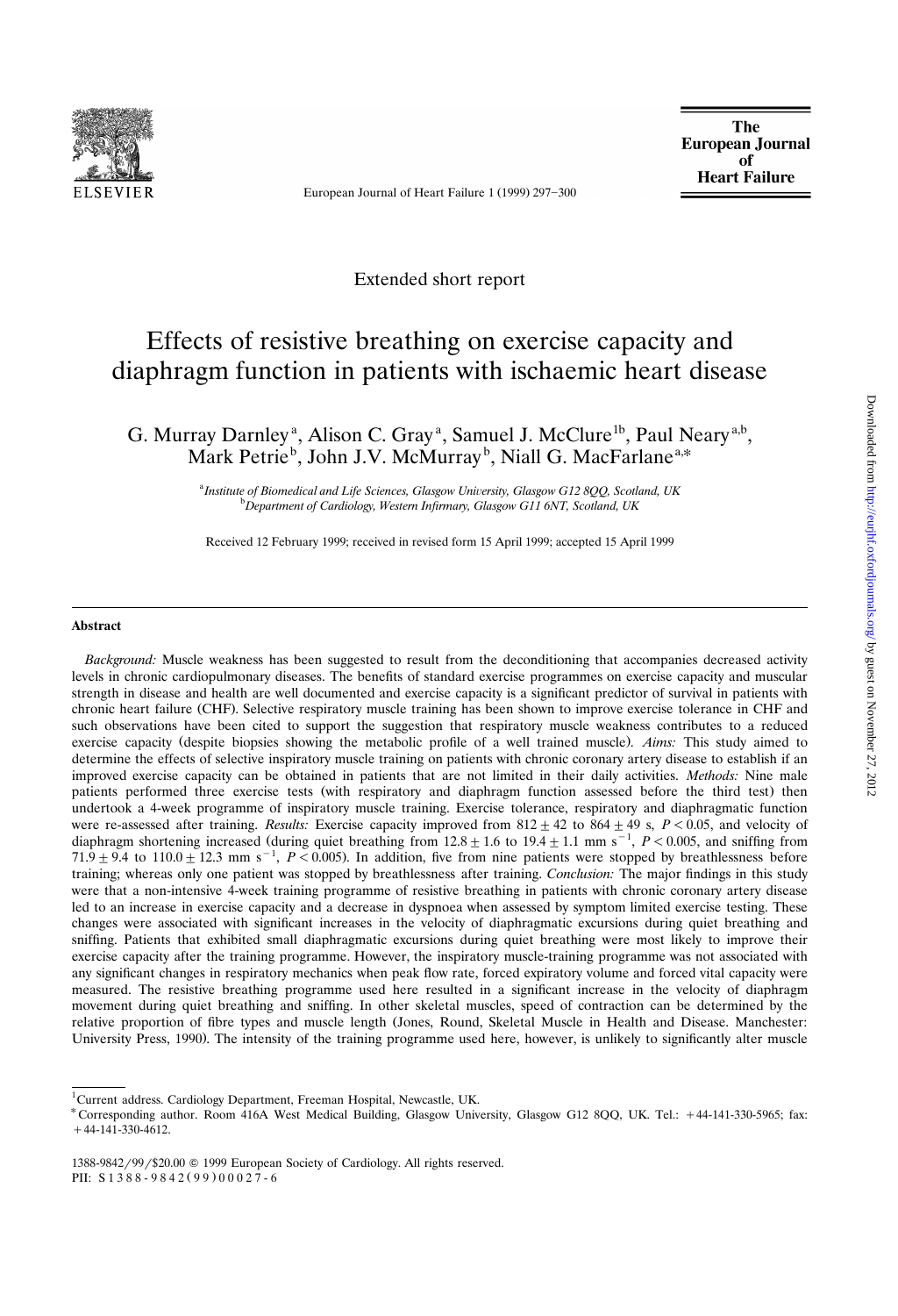morphology or biochemistry. Short-term training studies have shown that there can be increases in strength and velocity of shortening that do not relate to changes in muscle biochemistry or morphology. These changes are attributed to the neural adaptations that occur early in training (Northridge et al., Br. Heart J. 1990; 64: 313-316). Independent of the mechanisms involved, this small, uncontrolled study suggests that inspiratory muscle training may improve exercise capacity, diaphragm function and symptoms of breathlessness in patients with chronic coronary artery disease even in the absence of heart failure. Q 1999 European Society of Cardiology. All rights reserved.

*Keywords:* Ischaemic heart disease; Diaphragm; Training

## **1. Methods**

# *1.1. Study population*

Nine male patients aged  $50-67$  (mean  $62.0 \pm 1.9$ ) years with established coronary heart disease but no signs of heart failure, recruited from a cardiology outpatient clinic, were studied. Further details of these patients are given in Table 1. The study was approved by the locally appointed ethics committee and informed consent was obtained from all subjects. The investigation conforms with the principles outlined in the Declaration of Helsinki.

### *1.2. Study outline*

The study had three components that comprised an initial baseline study phase, a training phase and then a post-training phase.

## *1.2.1. Baseline studies*

Three symptom-limited treadmill exercise tests were performed within a 2-week period (see below for details). The patients were asked to attend  $2-4$  h after a light meal and treadmill tests were repeated, at least 2 days apart, on three separate occasions to allow familiarisation and minimise any training effect on treadmill walking. Standard respiratory tests were performed and then diaphragmatic function was as-

| Table 1 |                         |
|---------|-------------------------|
|         | Subject characteristics |

sessed by ultrasonography prior to the patient undertaking the last exercise test.

*1.2.1.1. Exercise tolerance tests*. The patients exercise capacity was assessed using a standard treadmill symptom-limited exercise tolerance test. The test followed a continuous graded protocol with regular increments in speed and elevation (the STEEP protocol [1]). The patients exercise capacity was assessed during the third baseline exercise test to minimise any training effect on treadmill walking during the inspiratory training period. Comparison of the measured heart rate response to exercise against age and gender predicted maximums was used to indicate the patients relative level of effort. Immediately upon cessation of exercise the patients were asked to give the reason for them having stop exercising.

*1.2.1.2. Respiratory tests*. Peak flow rate, forced expiratory volume (in the first second) and forced vital capacity were measured using a spirometer. After familiarisation, the mean of three trials was obtained to indicate basic respiratory function immediately prior to assessment of exercise capacity.

*1.2.1.3. Diaphragm ultrasonography*. Ultrasound records of diaphragmatic excursion were obtained using an Acuson 128XP ultrasound imaging system with a 4.0-MHz transducer (Acuson, CA, USA). An intercostal probe position was chosen between the midaxillary and mid-clavicular line. The transducer was

| Subject | Age | Weight<br>(kg) | Height<br>(cm) | <b>Status</b>    | EF <sup>a</sup><br>$(\%)$ | $\rm VO_{2max}$ |
|---------|-----|----------------|----------------|------------------|---------------------------|-----------------|
|         | 62  | 79.83          | 170            | $CABG^c$         | 44                        | 37.3            |
| 2       | 66  | 69.85          | 173            | MI <sup>d</sup>  | 42                        | 27.2            |
| 3       | 56  | 92.08          | 170            | IHD <sup>e</sup> | 48                        | 38.8            |
| 4       | 67  | 79.83          | 168            | MI               | 45                        | 40.9            |
| 5       | 66  | 82.55          | 180            | <b>IHD</b>       | 52                        | 48.7            |
| 6       | 65  | 69.85          | 170            | CABG             | 50                        | 41.8            |
| 7       | 61  | 71.67          | 175            | MI               | 40                        | 26.7            |
| 8       | 64  | 73.83          | 173            | <b>IHD</b>       | 50                        | 40.9            |
| 9       | 50  | 76.20          | 175            | CABG             | 49                        | 46.6            |
|         |     |                |                |                  |                           |                 |

<sup>a</sup> Ejection fraction calculated echocardiographically by the Simpson's bi-plane method.

 $b$  Extrapolated maximum oxygen consumption (ml kg<sup>-1</sup> min<sup>-1</sup>).

<sup>c</sup> Previous coronary artery by-pass graft.

<sup>d</sup>Previous myocardial infarction.

<sup>e</sup> Ischemic heart disease; ischemic heart disease was clinically defined as the presence of  $>$  2 mm ST during an exercise test that was limited by angina or breathlessness.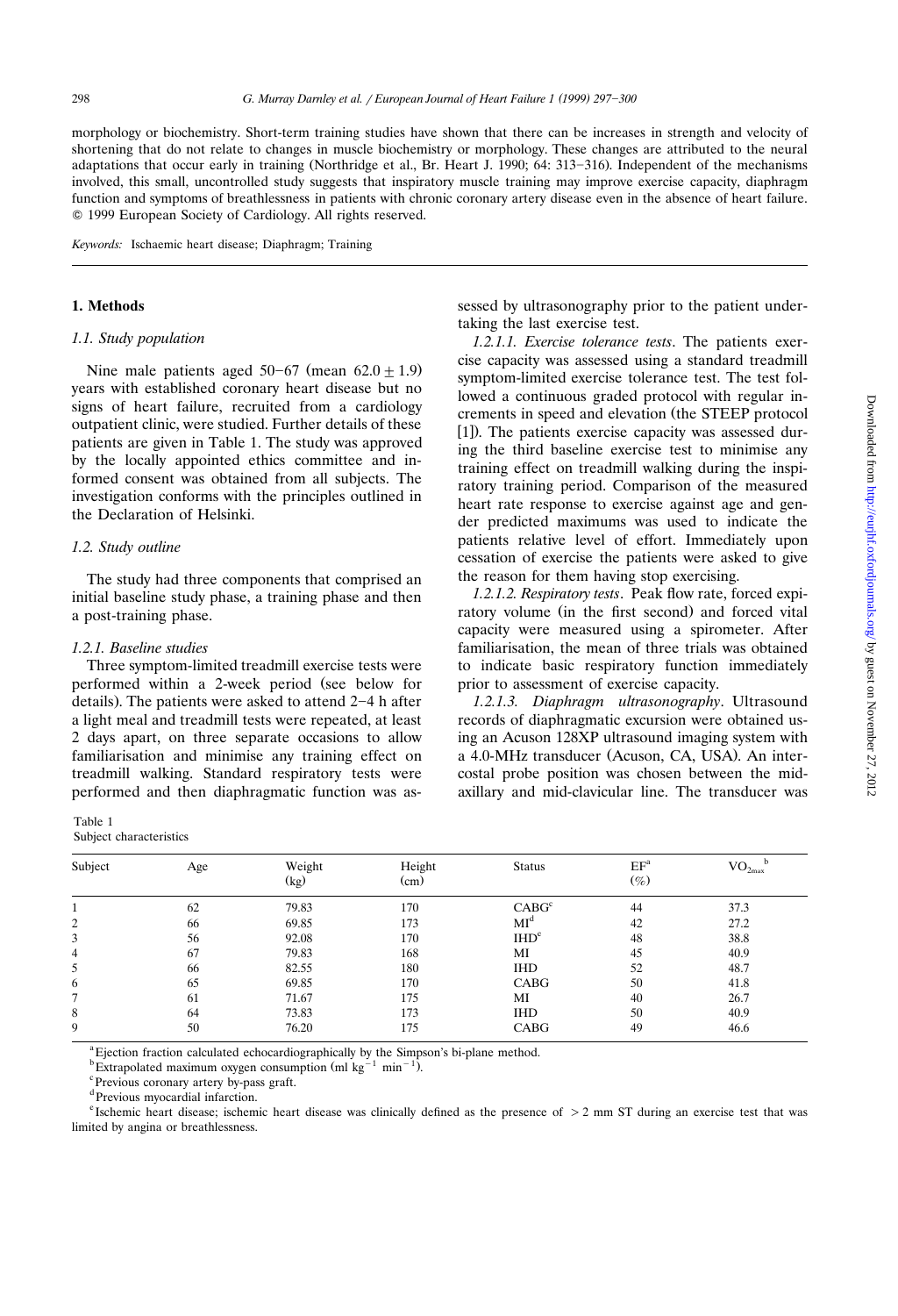held in a fixed skin position during all phases of respiration. Scans of the right hemi-diaphragm were performed in a longitudinal plane, which included the maximal renal bipolar length. Movement of the chest wall and abdomen was observed to exclude paradoxical movement of the diaphragm during respiration. The posterior-anterior  $(PA)$  excursion of the right hemi-diaphragm was measured by M-mode during quiet breathing. The cursor line was placed at the posterior identifiable extent of the crura on expiration. The M-mode cursor was placed at an angle of not less than  $70^{\circ}$  to the craniocaudal displacement line. From the M-mode trace, the maximum PA displacement of that part of the diaphragm for each respiratory cycle was determined and at least six consecutive respiratory cycles in quiet breathing were recorded. PA excursion was also measured during a voluntary sniff defined as a rapid inspiration through Ž the nose with similar PA displacement to that in quiet breathing, i.e. not a deep breath in). In addition to measuring the magnitude of diaphragmatic excursion, the velocity of diaphragmatic movements were also calculated during quiet breathing and sniffing.

#### *1.2.2. Inspiratory muscle training*

On completing preliminary baseline studies, the patients began a 4-week progressive inspiratory muscle training programme. The programme consisted of three supervised training sessions per week with each session lasting for 1 h. The training took the form of resistive breathing where the patients were required to inspire through a narrow tube attached to a Hans-Rudolph non-return valve while wearing a nose clip. The tube had an internal diameter of 5 mm. Each hour-long session consisted of 5 min resistive breathing followed by 10 min rest (with four repetitions per session). Progressive training was achieved by lengthening the inspiratory tube; for the first week only the diameter of the Hans-Rudolph inlet valve was restricted, but then the tubing length was progressively increased over weeks 2, 3 and 4 (by 33 cm per week).

## *1.2.3. Post-training studies*

On completion of the inspiratory muscle training programme, the patients were asked to repeat the assessment of exercise capacity, respiratory tests and diaphragm function as described above. Only one exercise test was performed post-training.

## *1.3. Statistical analysis*

At baseline the relationship between exercise tolerance, lung function and diaphragm ultrasonography measurements were examined by means of Pearson's correlation coefficients. The effects of training on

Fig. 1. Effects of inspiratory muscle training on exercise capacity. Mean  $\pm$  S.E.M. exercise duration are plotted at each of the exercise tolerance tests performed during the baseline studies and after the inspiratory training programme. There is a significant increase in exercise duration between the first test  $(ETT_1)$  and the second test  $(ETT_2)$  (\*P < 0.05) and between the third test  $(ETT_3)$  and the post-training test (\*P < 0.05). However, there is no difference in exercise duration between  $ETT_2$  and  $ETT_3$  illustrating that there is no 'training effect'.